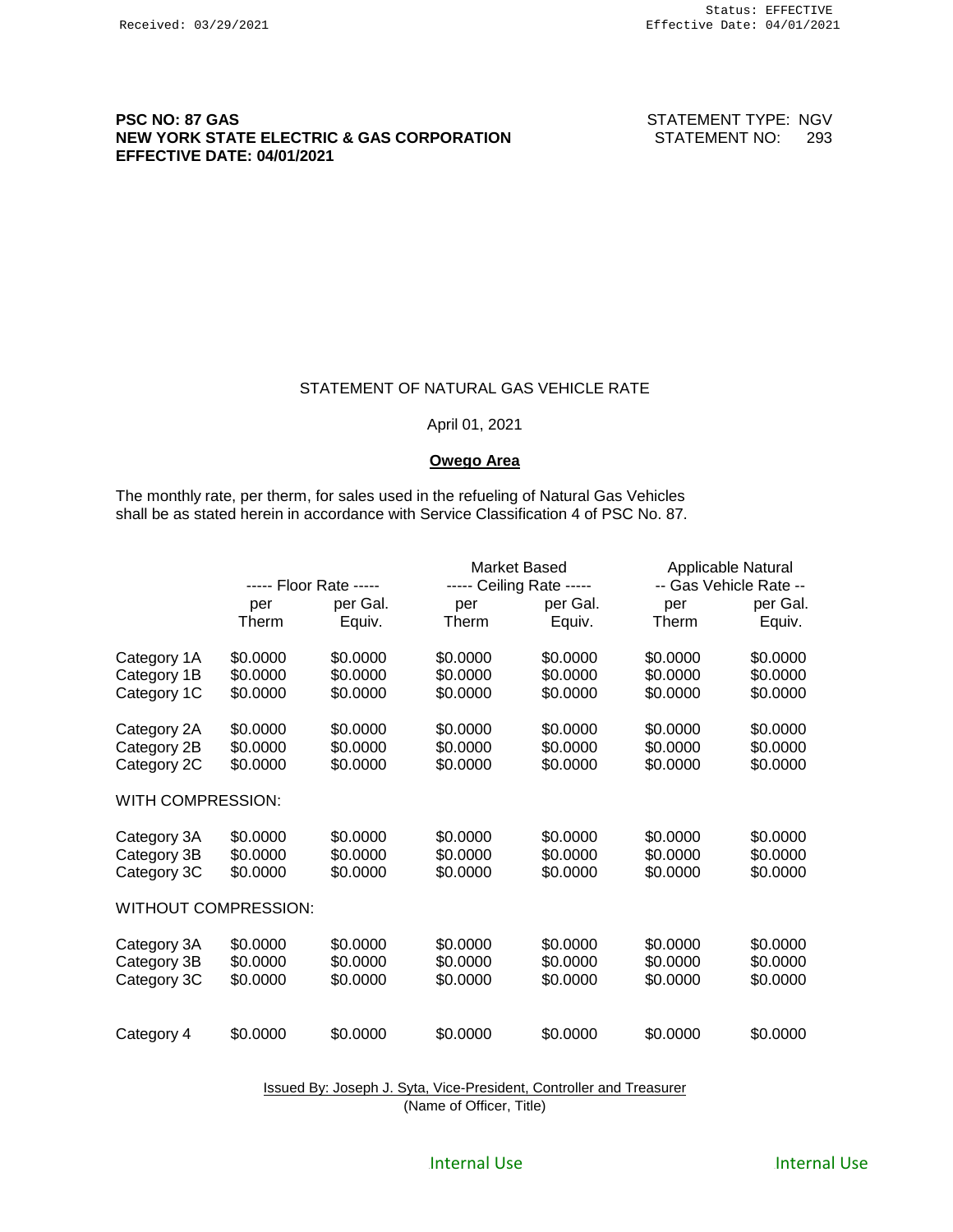## STATEMENT OF NATURAL GAS VEHICLE RATE

## April 01, 2021

#### **Goshen**

The monthly rate, per therm, for sales used in the refueling of Natural Gas Vehicles shall be as stated herein in accordance with Service Classification 4 of PSC No. 87.

|                             | ----- Floor Rate ----- |          |          | Market Based<br>----- Ceiling Rate ----- |          | Applicable Natural     |  |
|-----------------------------|------------------------|----------|----------|------------------------------------------|----------|------------------------|--|
|                             |                        |          |          |                                          |          | -- Gas Vehicle Rate -- |  |
|                             | per                    | per Gal. | per      | per Gal.                                 | per      | per Gal.               |  |
|                             | Therm                  | Equiv.   | Therm    | Equiv.                                   | Therm    | Equiv.                 |  |
| Category 1A                 | \$0.0000               | \$0.0000 | \$0.0000 | \$0.0000                                 | \$0.0000 | \$0.0000               |  |
| Category 1B                 | \$0.0000               | \$0.0000 | \$0.0000 | \$0.0000                                 | \$0.0000 | \$0.0000               |  |
| Category 1C                 | \$0.0000               | \$0.0000 | \$0.0000 | \$0.0000                                 | \$0.0000 | \$0.0000               |  |
| Category 2A                 | \$0.0000               | \$0.0000 | \$0.0000 | \$0.0000                                 | \$0.0000 | \$0.0000               |  |
| Category 2B                 | \$0.0000               | \$0.0000 | \$0.0000 | \$0.0000                                 | \$0.0000 | \$0.0000               |  |
| Category 2C                 | \$0.0000               | \$0.0000 | \$0.0000 | \$0.0000                                 | \$0.0000 | \$0.0000               |  |
| <b>WITH COMPRESSION:</b>    |                        |          |          |                                          |          |                        |  |
| Category 3A                 | \$0.0000               | \$0.0000 | \$0.0000 | \$0.0000                                 | \$0.0000 | \$0.0000               |  |
| Category 3B                 | \$0.0000               | \$0.0000 | \$0.0000 | \$0.0000                                 | \$0.0000 | \$0.0000               |  |
| Category 3C                 | \$0.0000               | \$0.0000 | \$0.0000 | \$0.0000                                 | \$0.0000 | \$0.0000               |  |
| <b>WITHOUT COMPRESSION:</b> |                        |          |          |                                          |          |                        |  |
| Category 3A                 | \$0.0000               | \$0.0000 | \$0.0000 | \$0.0000                                 | \$0.0000 | \$0.0000               |  |
| Category 3B                 | \$0.0000               | \$0.0000 | \$0.0000 | \$0.0000                                 | \$0.0000 | \$0.0000               |  |
| Category 3C                 | \$0.0000               | \$0.0000 | \$0.0000 | \$0.0000                                 | \$0.0000 | \$0.0000               |  |
|                             |                        |          |          |                                          |          |                        |  |
| Category 4                  | \$0.0000               | \$0.0000 | \$0.0000 | \$0.0000                                 | \$0.0000 | \$0.0000               |  |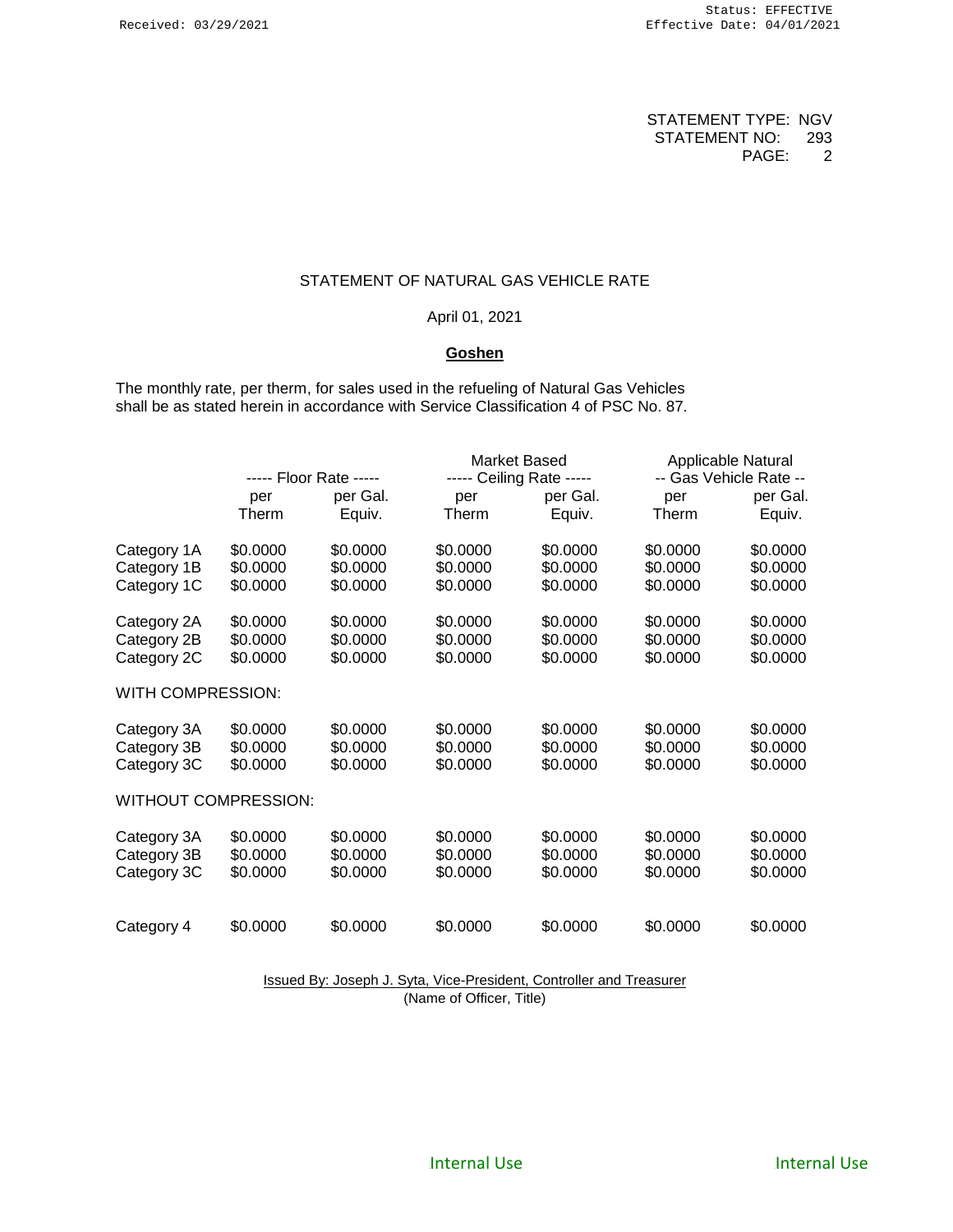## STATEMENT OF NATURAL GAS VEHICLE RATE

#### April 01, 2021

#### **Lockport Area**

The monthly rate, per therm, for sales used in the refueling of Natural Gas Vehicles shall be as stated herein in accordance with Service Classification 4 of PSC No. 87.

|                             | ----- Floor Rate ----- |          | Market Based             |          | Applicable Natural     |          |
|-----------------------------|------------------------|----------|--------------------------|----------|------------------------|----------|
|                             |                        |          | ----- Ceiling Rate ----- |          | -- Gas Vehicle Rate -- |          |
|                             | per                    | per Gal. | per                      | per Gal. | per                    | per Gal. |
|                             | Therm                  | Equiv.   | Therm                    | Equiv.   | Therm                  | Equiv.   |
| Category 1A                 | \$0.0000               | \$0.0000 | \$0.0000                 | \$0.0000 | \$0.0000               | \$0.0000 |
| Category 1B                 | \$0.0000               | \$0.0000 | \$0.0000                 | \$0.0000 | \$0.0000               | \$0.0000 |
| Category 1C                 | \$0.0000               | \$0.0000 | \$0.0000                 | \$0.0000 | \$0.0000               | \$0.0000 |
| Category 2A                 | \$0.0000               | \$0.0000 | \$0.0000                 | \$0.0000 | \$0.0000               | \$0.0000 |
| Category 2B                 | \$0.0000               | \$0.0000 | \$0.0000                 | \$0.0000 | \$0.0000               | \$0.0000 |
| Category 2C                 | \$0.0000               | \$0.0000 | \$0.0000                 | \$0.0000 | \$0.0000               | \$0.0000 |
| WITH COMPRESSION:           |                        |          |                          |          |                        |          |
| Category 3A                 | \$0.0000               | \$0.0000 | \$0.0000                 | \$0.0000 | \$0.0000               | \$0.0000 |
| Category 3B                 | \$0.0000               | \$0.0000 | \$0.0000                 | \$0.0000 | \$0.0000               | \$0.0000 |
| Category 3C                 | \$0.0000               | \$0.0000 | \$0.0000                 | \$0.0000 | \$0.0000               | \$0.0000 |
| <b>WITHOUT COMPRESSION:</b> |                        |          |                          |          |                        |          |
| Category 3A                 | \$0.0000               | \$0.0000 | \$0.0000                 | \$0.0000 | \$0.0000               | \$0.0000 |
| Category 3B                 | \$0.0000               | \$0.0000 | \$0.0000                 | \$0.0000 | \$0.0000               | \$0.0000 |
| Category 3C                 | \$0.0000               | \$0.0000 | \$0.0000                 | \$0.0000 | \$0.0000               | \$0.0000 |
|                             |                        |          |                          |          |                        |          |
| Category 4                  | \$0.0000               | \$0.0000 | \$0.0000                 | \$0.0000 | \$0.0000               | \$0.0000 |

Issued By: Joseph J. Syta, Vice-President, Controller and Treasurer (Name of Officer, Title)

Internal Use **All Accords** 2012 11:30 Internal Use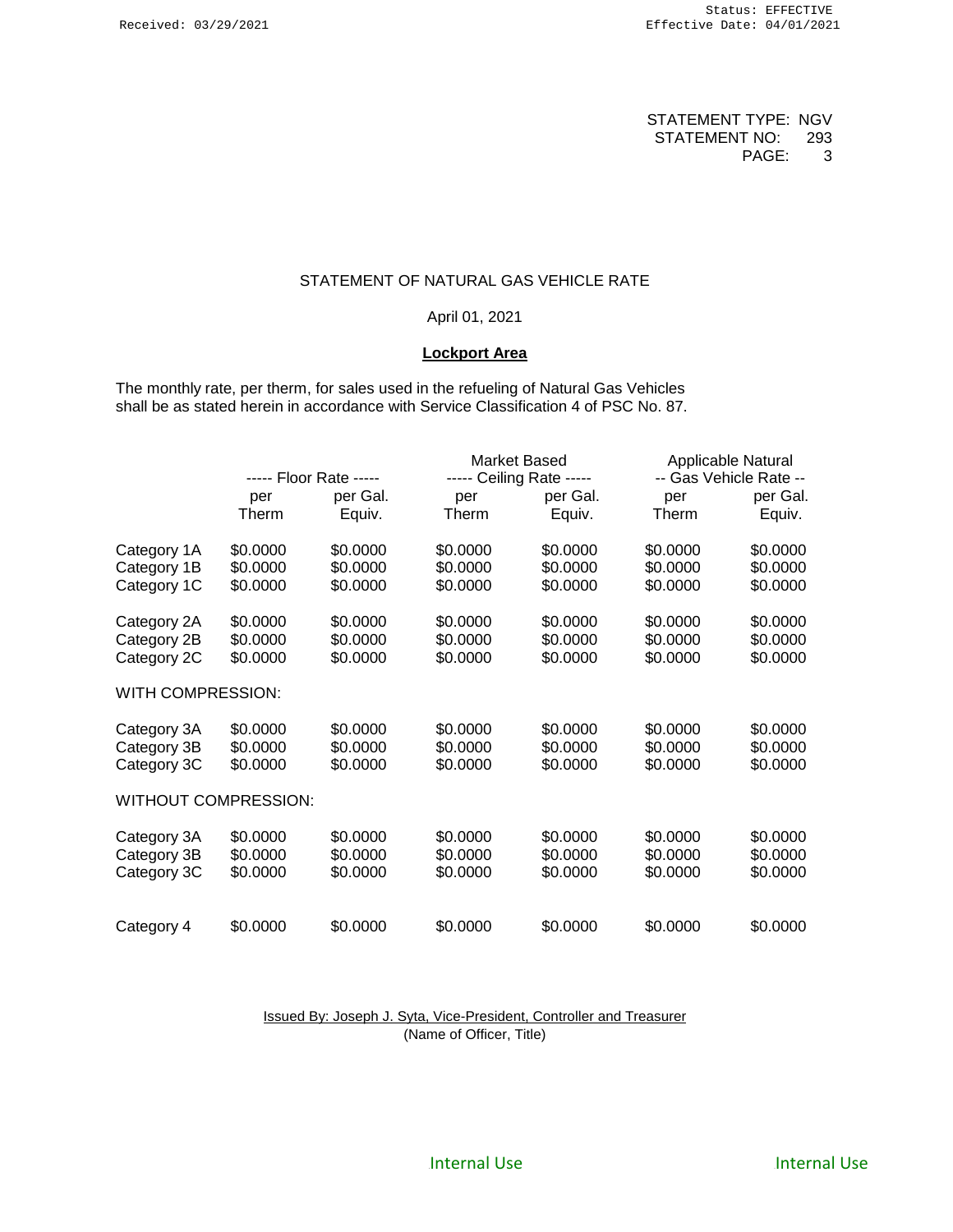# STATEMENT OF NATURAL GAS VEHICLE RATE

## April 01, 2021

# **Elmira Area**

The monthly rate, per therm, for sales used in the refueling of Natural Gas Vehicles shall be as stated herein in accordance with Service Classification 4 of PSC No. 87.

|                             | ----- Floor Rate ----- |          |          | Market Based             |                        | Applicable Natural |  |
|-----------------------------|------------------------|----------|----------|--------------------------|------------------------|--------------------|--|
|                             |                        |          |          | ----- Ceiling Rate ----- | -- Gas Vehicle Rate -- |                    |  |
|                             | per                    | per Gal. | per      | per Gal.                 | per                    | per Gal.           |  |
|                             | Therm                  | Equiv.   | Therm    | Equiv.                   | Therm                  | Equiv.             |  |
| Category 1A                 | \$0.0000               | \$0.0000 | \$0.0000 | \$0.0000                 | \$0.0000               | \$0.0000           |  |
| Category 1B                 | \$0.0000               | \$0.0000 | \$0.0000 | \$0.0000                 | \$0.0000               | \$0.0000           |  |
| Category 1C                 | \$0.0000               | \$0.0000 | \$0.0000 | \$0.0000                 | \$0.0000               | \$0.0000           |  |
| Category 2A                 | \$0.0000               | \$0.0000 | \$0.0000 | \$0.0000                 | \$0.0000               | \$0.0000           |  |
| Category 2B                 | \$0.0000               | \$0.0000 | \$0.0000 | \$0.0000                 | \$0.0000               | \$0.0000           |  |
| Category 2C                 | \$0.0000               | \$0.0000 | \$0.0000 | \$0.0000                 | \$0.0000               | \$0.0000           |  |
| WITH COMPRESSION:           |                        |          |          |                          |                        |                    |  |
| Category 3A                 | \$0.0000               | \$0.0000 | \$0.0000 | \$0.0000                 | \$0.0000               | \$0.0000           |  |
| Category 3B                 | \$0.0000               | \$0.0000 | \$0.0000 | \$0.0000                 | \$0.0000               | \$0.0000           |  |
| Category 3C                 | \$0.0000               | \$0.0000 | \$0.0000 | \$0.0000                 | \$0.0000               | \$0.0000           |  |
| <b>WITHOUT COMPRESSION:</b> |                        |          |          |                          |                        |                    |  |
| Category 3A                 | \$0.0000               | \$0.0000 | \$0.0000 | \$0.0000                 | \$0.0000               | \$0.0000           |  |
| Category 3B                 | \$0.0000               | \$0.0000 | \$0.0000 | \$0.0000                 | \$0.0000               | \$0.0000           |  |
| Category 3C                 | \$0.0000               | \$0.0000 | \$0.0000 | \$0.0000                 | \$0.0000               | \$0.0000           |  |
|                             |                        |          |          |                          |                        |                    |  |
| Category 4                  | \$0.0000               | \$0.0000 | \$0.0000 | \$0.0000                 | \$0.0000               | \$0.0000           |  |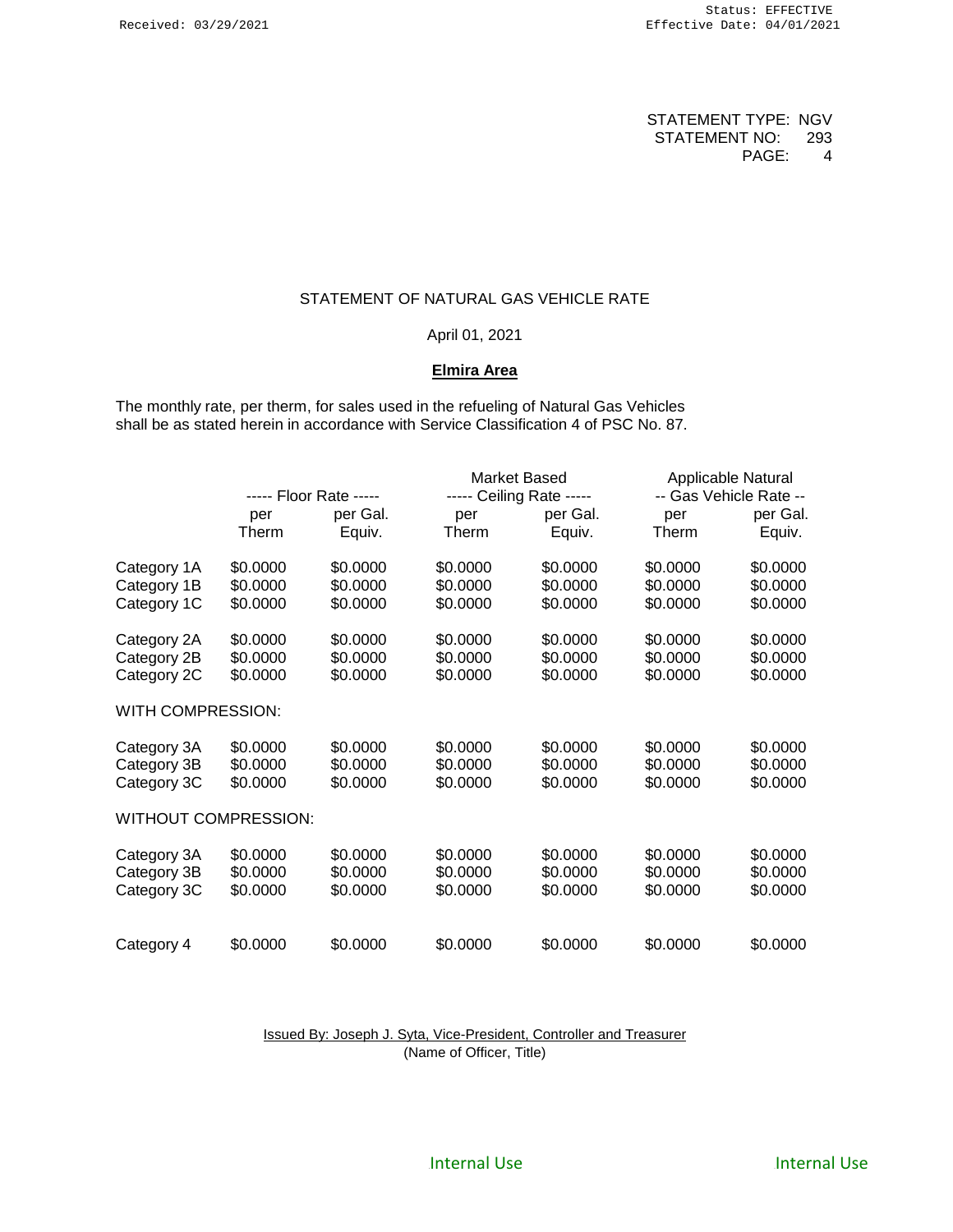# STATEMENT OF NATURAL GAS VEHICLE RATE

## April 01, 2021

## **Combined Area**

The monthly rate, per therm, for sales used in the refueling of Natural Gas Vehicles shall be as stated herein in accordance with Service Classification 4 of PSC No. 87.

|                             | ----- Floor Rate ----- |          |          | Market Based             |                        | Applicable Natural |  |
|-----------------------------|------------------------|----------|----------|--------------------------|------------------------|--------------------|--|
|                             |                        |          |          | ----- Ceiling Rate ----- | -- Gas Vehicle Rate -- |                    |  |
|                             | per                    | per Gal. | per      | per Gal.                 | per                    | per Gal.           |  |
|                             | Therm                  | Equiv.   | Therm    | Equiv.                   | Therm                  | Equiv.             |  |
| Category 1A                 | \$0.0000               | \$0.0000 | \$0.0000 | \$0.0000                 | \$0.0000               | \$0.0000           |  |
| Category 1B                 | \$0.0000               | \$0.0000 | \$0.0000 | \$0.0000                 | \$0.0000               | \$0.0000           |  |
| Category 1C                 | \$0.0000               | \$0.0000 | \$0.0000 | \$0.0000                 | \$0.0000               | \$0.0000           |  |
| Category 2A                 | \$0.0000               | \$0.0000 | \$0.0000 | \$0.0000                 | \$0.0000               | \$0.0000           |  |
| Category 2B                 | \$0.0000               | \$0.0000 | \$0.0000 | \$0.0000                 | \$0.0000               | \$0.0000           |  |
| Category 2C                 | \$0.0000               | \$0.0000 | \$0.0000 | \$0.0000                 | \$0.0000               | \$0.0000           |  |
| WITH COMPRESSION:           |                        |          |          |                          |                        |                    |  |
| Category 3A                 | \$0.0000               | \$0.0000 | \$0.0000 | \$0.0000                 | \$0.0000               | \$0.0000           |  |
| Category 3B                 | \$0.0000               | \$0.0000 | \$0.0000 | \$0.0000                 | \$0.0000               | \$0.0000           |  |
| Category 3C                 | \$0.0000               | \$0.0000 | \$0.0000 | \$0.0000                 | \$0.0000               | \$0.0000           |  |
| <b>WITHOUT COMPRESSION:</b> |                        |          |          |                          |                        |                    |  |
| Category 3A                 | \$0.0000               | \$0.0000 | \$0.0000 | \$0.0000                 | \$0.0000               | \$0.0000           |  |
| Category 3B                 | \$0.0000               | \$0.0000 | \$0.0000 | \$0.0000                 | \$0.0000               | \$0.0000           |  |
| Category 3C                 | \$0.0000               | \$0.0000 | \$0.0000 | \$0.0000                 | \$0.0000               | \$0.0000           |  |
|                             |                        |          |          |                          |                        |                    |  |
| Category 4                  | \$0.0000               | \$0.0000 | \$0.0000 | \$0.0000                 | \$0.0000               | \$0.0000           |  |

Issued By: Joseph J. Syta, Vice-President, Controller and Treasurer (Name of Officer, Title)

Internal Use **All Accords** 2012 11:30 Internal Use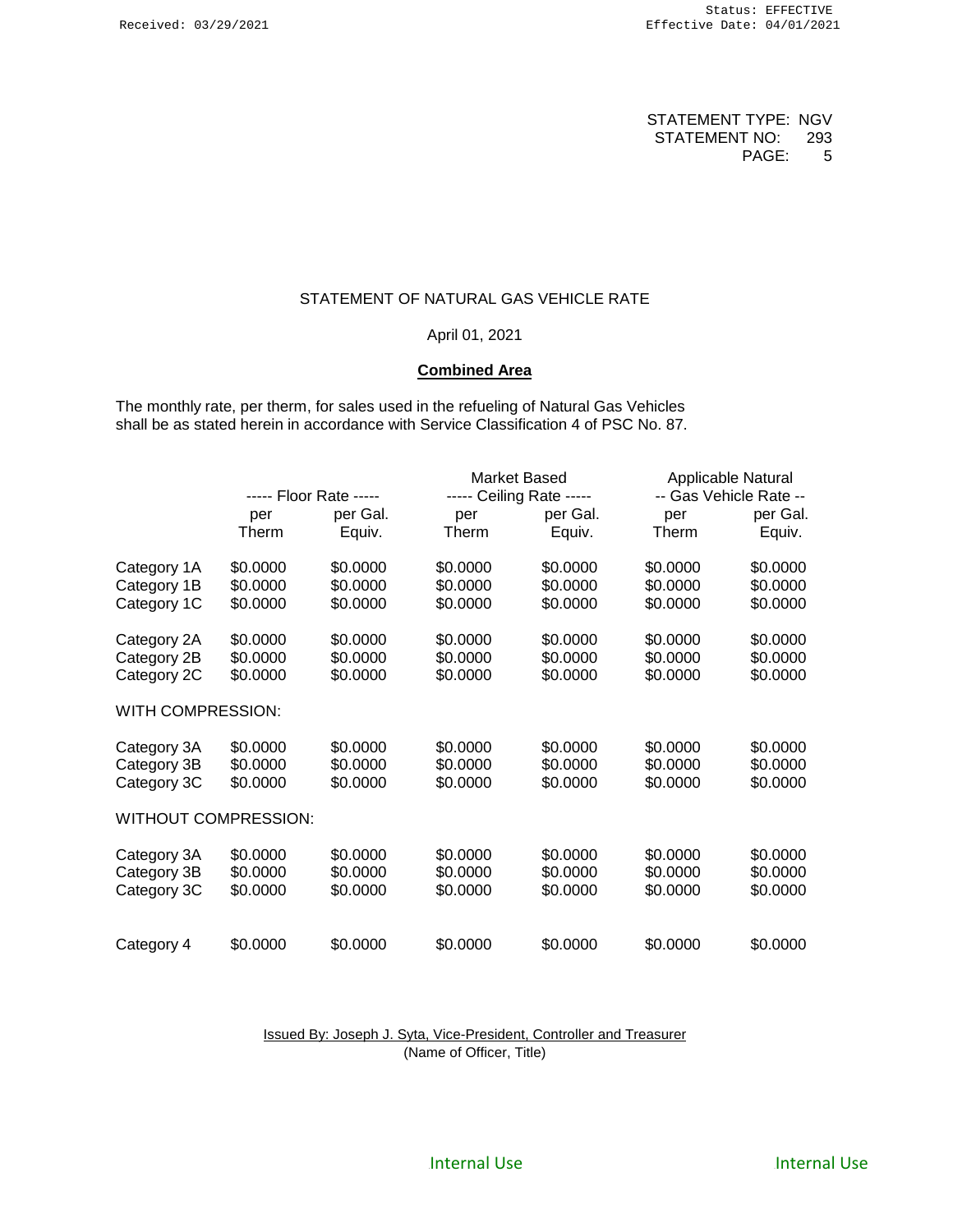# STATEMENT OF NATURAL GAS VEHICLE RATE

# April 01, 2021

# **Binghamton Area**

The monthly rate, per therm, for sales used in the refueling of Natural Gas Vehicles shall be as stated herein in accordance with Service Classification 4 of PSC No. 87.

|                             | ----- Floor Rate ----- |          | Market Based |                          | Applicable Natural     |          |
|-----------------------------|------------------------|----------|--------------|--------------------------|------------------------|----------|
|                             |                        |          |              | ----- Ceiling Rate ----- | -- Gas Vehicle Rate -- |          |
|                             | per                    | per Gal. | per          | per Gal.                 | per                    | per Gal. |
|                             | Therm                  | Equiv.   | Therm        | Equiv.                   | Therm                  | Equiv.   |
| Category 1A                 | \$0.0000               | \$0.0000 | \$0.0000     | \$0.0000                 | \$0.0000               | \$0.0000 |
| Category 1B                 | \$0.0000               | \$0.0000 | \$0.0000     | \$0.0000                 | \$0.0000               | \$0.0000 |
| Category 1C                 | \$0.0000               | \$0.0000 | \$0.0000     | \$0.0000                 | \$0.0000               | \$0.0000 |
| Category 2A                 | \$0.0000               | \$0.0000 | \$0.0000     | \$0.0000                 | \$0.0000               | \$0.0000 |
| Category 2B                 | \$0.0000               | \$0.0000 | \$0.0000     | \$0.0000                 | \$0.0000               | \$0.0000 |
| Category 2C                 | \$0.0000               | \$0.0000 | \$0.0000     | \$0.0000                 | \$0.0000               | \$0.0000 |
| WITH COMPRESSION:           |                        |          |              |                          |                        |          |
| Category 3A                 | \$0.0000               | \$0.0000 | \$0.0000     | \$0.0000                 | \$0.0000               | \$0.0000 |
| Category 3B                 | \$0.0000               | \$0.0000 | \$0.0000     | \$0.0000                 | \$0.0000               | \$0.0000 |
| Category 3C                 | \$0.0000               | \$0.0000 | \$0.0000     | \$0.0000                 | \$0.0000               | \$0.0000 |
| <b>WITHOUT COMPRESSION:</b> |                        |          |              |                          |                        |          |
| Category 3A                 | \$0.0000               | \$0.0000 | \$0.0000     | \$0.0000                 | \$0.0000               | \$0.0000 |
| Category 3B                 | \$0.0000               | \$0.0000 | \$0.0000     | \$0.0000                 | \$0.0000               | \$0.0000 |
| Category 3C                 | \$0.0000               | \$0.0000 | \$0.0000     | \$0.0000                 | \$0.0000               | \$0.0000 |
|                             |                        |          |              |                          |                        |          |
| Category 4                  | \$0.0000               | \$0.0000 | \$0.0000     | \$0.0000                 | \$0.0000               | \$0.0000 |